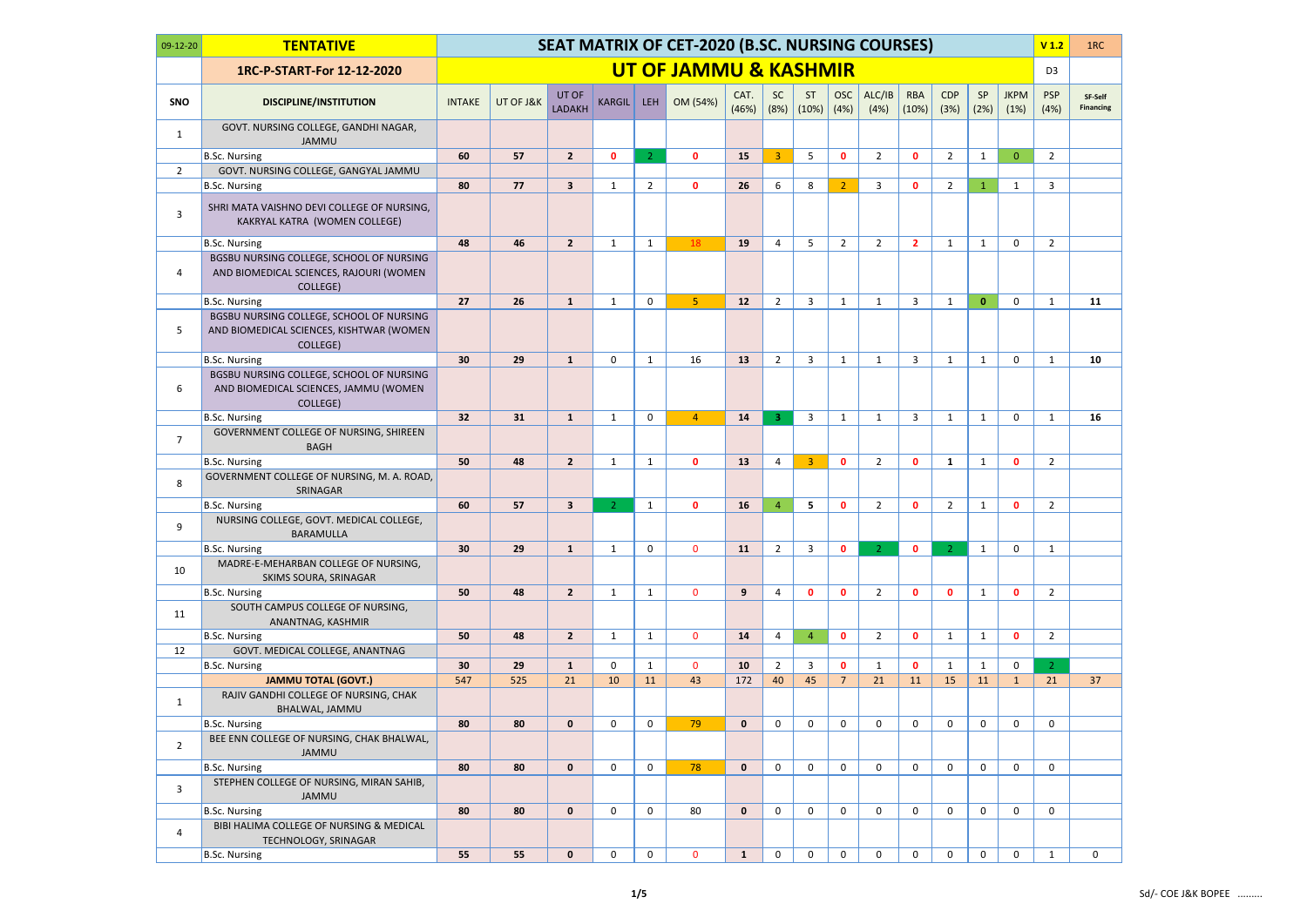| 5              | SYED MANTAUQUI COLLEGE OF NURSING,<br>AWANTIPORA, PULWAMA, KASHMIR                    |      |      |                |              |              |                |              |                |                |                |                |              |                |              |              |                |             |
|----------------|---------------------------------------------------------------------------------------|------|------|----------------|--------------|--------------|----------------|--------------|----------------|----------------|----------------|----------------|--------------|----------------|--------------|--------------|----------------|-------------|
|                | B.Sc. Nursing                                                                         | 28   | 27   | $\mathbf{1}$   | $\Omega$     | 1            | $\mathbf{0}$   | 8            | $\overline{2}$ | 3              | $\mathbf{0}$   | $\mathbf{1}$   | $\mathbf{0}$ | 1              | 1            | $\Omega$     | $\Omega$       | 10          |
| 6              | ALAMDAAR COLLEGE OF NURSING AND MEDICAL<br>TECHNOLOGY, CHARI-E-SHARIEF                |      |      |                |              |              |                |              |                |                |                |                |              |                |              | 0            | $\mathbf{1}$   |             |
|                | B.Sc. Nursing                                                                         | 28   | 27   | $\mathbf{1}$   | 1            | 0            | $\Omega$       | 8            | $\overline{2}$ | $\overline{3}$ | $\mathbf{0}$   | $\mathbf{1}$   | $\Omega$     | 1              | $\mathbf{0}$ | $\mathbf{0}$ | $\mathbf{1}$   | 10          |
| $\overline{7}$ | ARSH INSTITUTE OF HEALTH SCIENCES &<br>TECHNOLOGY, KHANMOH, SRINAGAR                  |      |      |                |              |              |                |              |                |                |                |                |              |                |              |              |                |             |
|                | B.Sc. Nursing                                                                         | 30   | 30   | $\mathbf{0}$   | $\Omega$     | $\Omega$     | 15             | $\mathbf{0}$ | $\mathbf 0$    | $\Omega$       | $\mathbf{0}$   | $\Omega$       | 0            | $\mathbf{0}$   | 0            | $\mathbf{0}$ | $\Omega$       | $\Omega$    |
| 8              | S.E.M. COLLEGE OF NURSING & PARA-MEDICAL<br>SCIENCES, HUMHAMA, BUDGAM, SRINAGAR       |      |      |                |              |              |                |              |                |                |                |                |              |                |              |              |                |             |
|                | B.Sc. Nursing                                                                         | 30   | 30   | $\mathbf{0}$   | $\mathbf{0}$ | 0            | 24             | $\mathbf{0}$ | $\mathbf 0$    | $\Omega$       | $\mathbf 0$    | $\Omega$       | 0            | 0              | $\mathbf{0}$ | 0            | $\mathbf 0$    | $\mathbf 0$ |
| 9              | <b>IBN-SINA COLLEGE OF NURSING &amp; HEALTH</b><br>SCIENCES, OMPORA, BUDGAM, SRINAGAR |      |      |                |              |              |                |              |                |                |                |                |              |                |              |              |                |             |
|                | B.Sc. Nursing                                                                         | 75   | 75   | $\mathbf{0}$   | $\mathbf{0}$ | $\Omega$     | 70             | $\mathbf{0}$ | $\Omega$       | $\Omega$       | $\mathbf{0}$   | $\Omega$       | 0            | $\mathbf{0}$   | $\mathbf 0$  | $\Omega$     | $\Omega$       | $\Omega$    |
| 10             | RAMZAN INSTITUTE OF PARA-MEDICAL SCIENCES,<br>GULSHAN NAGAR, BY PASS, SRINAGAR        |      |      |                |              |              |                |              |                |                |                |                |              |                |              |              |                |             |
|                | B.Sc. Nursing                                                                         | 30   | 30   | $\mathbf{0}$   | 0            | 0            | $\overline{0}$ | $\mathbf{0}$ | $\mathbf 0$    | $\Omega$       | $\mathbf 0$    | $\mathbf 0$    | 0            | 0              | $\mathbf{0}$ | 0            | $\mathbf 0$    | $\mathbf 0$ |
| 11             | DATA RANPAT DEV COLLEGE, KATHUA                                                       |      |      |                |              |              |                |              |                |                |                |                |              |                |              |              |                |             |
|                | B.Sc. Nursing                                                                         | 60   | 60   | $\mathbf{0}$   | $\mathbf{0}$ | $\Omega$     | 60             | $\mathbf{0}$ | $\mathbf{0}$   | $\Omega$       | $\Omega$       | $\Omega$       | 0            | $\mathbf{0}$   | $\mathbf 0$  | $\mathbf{0}$ | $\Omega$       |             |
| 12             | HANEFA NURSING COLLGE, SOPORE                                                         |      |      |                |              |              |                |              |                |                |                |                |              |                |              |              |                |             |
|                | B.Sc. Nursing                                                                         | 40   | 40   | $\mathbf{0}$   | $\Omega$     | 0            | 36             | $\mathbf{0}$ | $\mathbf 0$    | $\mathbf 0$    | $\mathbf 0$    | $\mathbf 0$    | 0            | $\mathbf 0$    | $\mathbf 0$  | 0            | $\mathbf 0$    |             |
|                | <b>J&amp;K TOTAL (PVT.)</b>                                                           | 616  | 614  | $\overline{2}$ | $\mathbf{1}$ | $\mathbf{1}$ | 442            | 17           | $\overline{4}$ | 6              | $\mathbf{0}$   | $\overline{2}$ | $\Omega$     | $\overline{2}$ | $\mathbf{1}$ | $\mathbf{0}$ | $\overline{3}$ | 20          |
|                | <b>J&amp;K TOTAL (GOVT./PVT.)</b>                                                     | 1163 | 1139 | 23             | 11           | 12           | 485            | 189          | 44             | 51             | $\overline{7}$ | 23             | <b>11</b>    | 17             | 12           | -1           | 24             | 57          |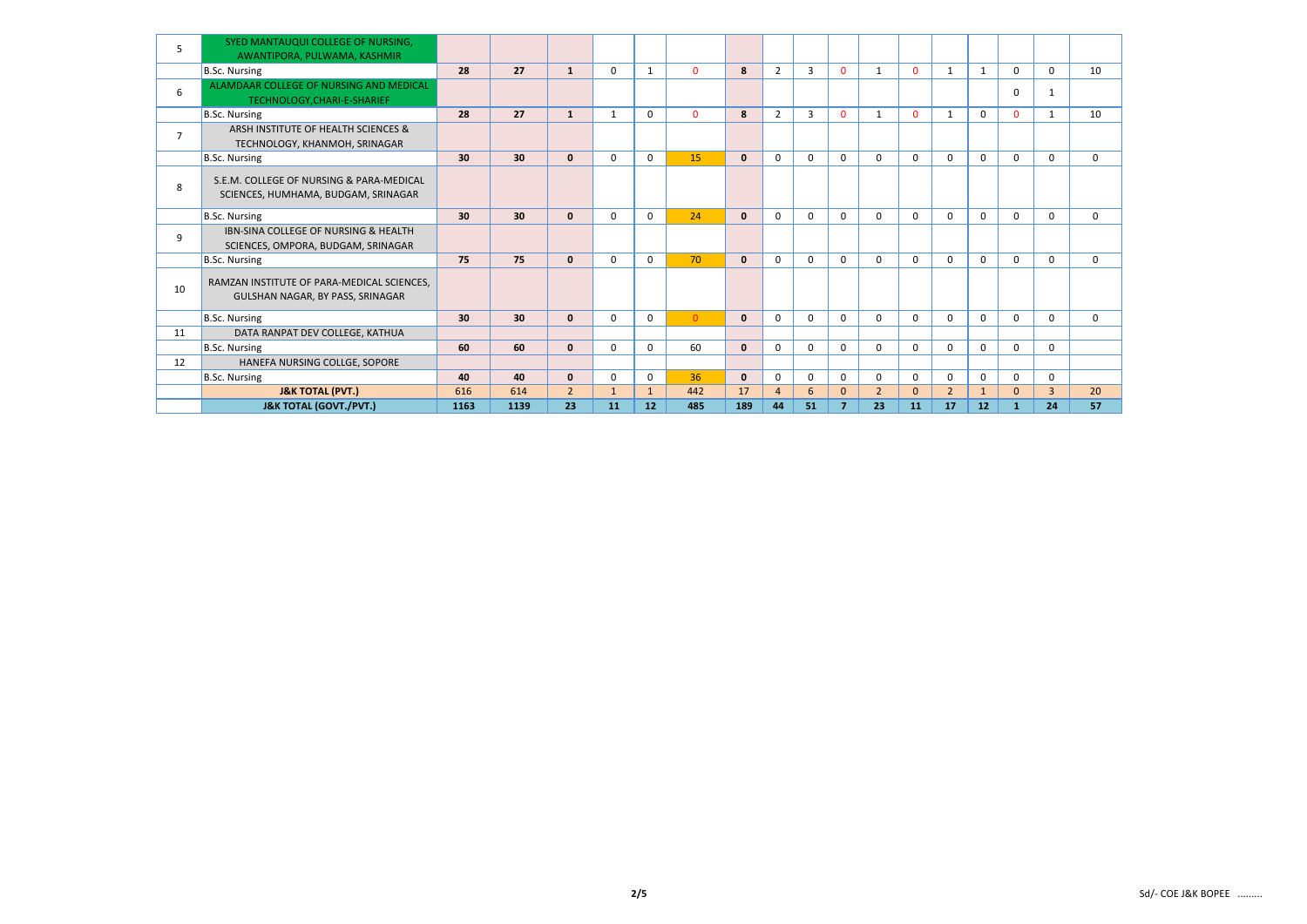| $09-12-20$     | <b>TENTATIVE</b>                          | SEAT MATRIX OF CET-2020 (B.SC. PARA-MEDICAL COURSES) |           |                        |                |                |                       |                         |                   |                  |                         |                         |                     |                    |                |                     | V <sub>1.2</sub>        | 1RC                         |
|----------------|-------------------------------------------|------------------------------------------------------|-----------|------------------------|----------------|----------------|-----------------------|-------------------------|-------------------|------------------|-------------------------|-------------------------|---------------------|--------------------|----------------|---------------------|-------------------------|-----------------------------|
|                | 1RC-P-START-For 12-12-2020                |                                                      |           |                        |                |                | UT OF JAMMU & KASHMIR |                         |                   |                  |                         |                         |                     |                    |                |                     | D <sub>3</sub>          |                             |
| <b>SNO</b>     | <b>DISCIPLINE/INSTITUTION</b>             | <b>INTAKE</b>                                        | UT OF J&K | UT OF<br><b>LADAKH</b> | KARGIL         | LEH            | OM (54%)              | CAT.<br>(46%)           | <b>SC</b><br>(8%) | ST<br>(10%)      | <b>OSC</b><br>(4%)      | ALC/IB<br>(4%)          | <b>RBA</b><br>(10%) | <b>CDP</b><br>(3%) | SP<br>(2%)     | <b>JKPM</b><br>(1%) | <b>PSP</b><br>(4% )     | SF-Self<br><b>Financing</b> |
| $\mathbf{1}$   | GOVT. MEDICAL COLLEGE, JAMMU              |                                                      |           |                        |                |                |                       |                         |                   |                  |                         |                         |                     |                    |                |                     |                         |                             |
|                | <b>B.Sc. Medical Lab Technology</b>       | 20                                                   | 19        | $\mathbf{1}$           | $\mathbf{1}$   | 0              | 9                     | 8                       | 1                 | $\mathbf{1}$     | $\mathbf{1}$            | $\mathbf{1}$            | $\overline{2}$      | $\mathbf{1}$       | 0              | $\mathbf 0$         | $\mathbf{1}$            |                             |
|                | <b>B.Sc. Operation Theatre Technology</b> | 20                                                   | 19        | $\mathbf{1}$           | $\Omega$       | 1              | 9                     | 9                       | $\mathbf{1}$      | $\overline{2}$   | $\mathbf{1}$            | $\mathbf{1}$            | $\mathbf{1}$        | $\mathbf 1$        | 0              | 0                   | $\overline{2}$          |                             |
|                | <b>B.Sc. Renal Dialysis Technology</b>    | 20                                                   | 19        | 1                      | 0              |                | $\overline{9}$        | 9                       | $\mathbf{1}$      | $\overline{2}$   | 1                       | 1                       | $\overline{2}$      | 1                  | $\mathbf 0$    | $\mathbf 0$         | $\mathbf{1}$            |                             |
|                | <b>B.Sc. Radiography Technology</b>       | 10                                                   | 10        | $\bf{0}$               | $\Omega$       | $\Omega$       | 3                     | 5                       |                   | $\mathbf{1}$     | $\mathbf 0$             | $\mathbf 0$             | 1                   | 0                  | $\mathbf{1}$   | 1                   | $\mathbf 0$             |                             |
|                | B.Sc. Anaesthesia Technology              | 10                                                   | 10        | $\bf{0}$               | 0              | 0              | $\mathbf{1}$          | 5                       |                   | $\mathbf{1}$     | 1                       | $\mathbf{1}$            | 1                   | $\mathbf 0$        | 0              | 0                   | $\mathbf 0$             |                             |
|                | <b>B.Sc. Cardiac Care Technology</b>      | 10                                                   | 9         | $\mathbf{1}$           | -1             | 0              | 5                     | $\overline{\mathbf{4}}$ | 1                 | $\mathbf{1}$     | 0                       | $\mathbf 0$             | 1                   | $\mathbf 0$        | $\mathbf{1}$   | 0                   | $\mathbf 0$             |                             |
|                | <b>B.Sc. Respiratory Care Technology</b>  | 10                                                   | 10        | $\bf{0}$               | $\Omega$       | 0              | 5                     | 5                       | 1                 | 1                | 1                       | $\mathbf{1}$            | 1                   | 0                  | 0              | 0                   | $\mathbf 0$             |                             |
|                | <b>B.Sc. Neuro-Sciences Technology</b>    | 10                                                   | 9         | $\mathbf{1}$           | $\Omega$       | 1              | 3                     | $\overline{4}$          | 1                 | $\mathbf{1}$     | $\mathbf{0}$            | $\mathbf 0$             | 1                   | 0                  | 0              | 0                   | $\mathbf{1}$            |                             |
|                | <b>TOTAL</b>                              | 110                                                  | 105       | 5                      | $\overline{2}$ | 3              | 44                    | 49                      | 8                 | 10               | 5                       | 5                       | 10                  | 3                  | $\overline{2}$ | $\mathbf{1}$        | 5                       | $\mathbf 0$                 |
| $\overline{2}$ | GOVT. MEDICAL COLLEGE, KATHUA             |                                                      |           |                        |                |                |                       |                         |                   |                  |                         |                         |                     |                    |                |                     |                         |                             |
|                | <b>B.Sc. Medical Lab Technology</b>       | 20                                                   | 19        | $\mathbf{1}$           |                | 0              | 10                    | 9                       | $\overline{2}$    | $\overline{2}$   | $\mathbf{0}$            | $\mathbf{1}$            | $\overline{2}$      | 1                  | 0              | 0                   | $\mathbf{1}$            |                             |
|                | <b>B.Sc. Operation Theatre Technology</b> | 20                                                   | 20        | $\bf{0}$               | $\Omega$       | 0              | 11                    | $\mathbf{9}$            | $\overline{2}$    | $\overline{2}$   | $\mathbf{1}$            | $\mathbf{0}$            | $\overline{2}$      | $\overline{0}$     | 1              | $\mathbf{1}$        | $\overline{0}$          |                             |
|                | <b>B.Sc. Renal Dialysis Technology</b>    | 20                                                   | 19        | $\mathbf{1}$           | 0              | 1              | 10                    | $\mathbf{9}$            | $\mathbf 1$       | $\overline{2}$   | $\mathbf{1}$            | $\mathbf{1}$            | $\overline{2}$      | $\mathbf{1}$       | 0              | 0                   | $\mathbf{1}$            |                             |
|                | <b>TOTAL</b>                              | 60                                                   | 58        | $\overline{2}$         | -1             | $\mathbf{1}$   | 31                    | 27                      | 5                 | $6\phantom{1}6$  | $\overline{2}$          | $\overline{2}$          | 6                   | $\overline{2}$     | $\mathbf{1}$   | $\mathbf{1}$        | $\overline{2}$          | $\mathbf 0$                 |
| 3              | GOVT. MEDICAL COLLEGE, RAJOURI            |                                                      |           |                        |                |                |                       |                         |                   |                  |                         |                         |                     |                    |                |                     |                         |                             |
|                | <b>B.Sc. Medical Lab Technology</b>       | 20                                                   | 19        | 1                      |                | 0              | 10                    | 9                       | $\overline{2}$    | $\overline{2}$   | $\mathbf{0}$            | $\mathbf{1}$            | $\overline{2}$      | -1                 | 0              | $\mathbf 0$         | $\mathbf{1}$            |                             |
|                | <b>B.Sc. Operation Theatre Technology</b> | 20                                                   | 20        | $\mathbf 0$            | $\Omega$       | $\mathbf{0}$   | 11                    | 9                       | $\overline{2}$    | $\overline{2}$   | $\mathbf{1}$            | $\mathbf{0}$            | $2^{\circ}$         | $\mathbf{0}$       | 1              | $\mathbf 1$         | $\overline{0}$          |                             |
|                | <b>B.Sc. Renal Dialysis Technology</b>    | 20                                                   | 19        | $\mathbf{1}$           | $\Omega$       | $\mathbf 1$    | 10                    | 9                       | 1                 | $\overline{2}$   | 1                       | $\mathbf{1}$            | $\overline{2}$      | $\mathbf{1}$       | 0              | 0                   | $\mathbf{1}$            |                             |
|                | <b>TOTAL</b>                              | 60                                                   | 58        | $\overline{2}$         |                | 1              | 31                    | 27                      | 5                 | $\boldsymbol{6}$ | $\overline{2}$          | $\overline{2}$          | 6                   | $\overline{2}$     | $\mathbf{1}$   | $\mathbf{1}$        | $\overline{2}$          | $\mathbf 0$                 |
| 4              | GOVT. MEDICAL COLLEGE, DODA               |                                                      |           |                        |                |                |                       |                         |                   |                  |                         |                         |                     |                    |                |                     |                         |                             |
|                | <b>B.Sc. Medical Lab Technology</b>       | 20                                                   | 19        | 1                      | 1              | 0              | 10                    | 9                       | $\overline{2}$    | $\overline{2}$   | $\mathbf{0}$            | $\mathbf{1}$            | $\overline{2}$      | $\mathbf{1}$       | 0              | 0                   | $\mathbf{1}$            |                             |
|                | <b>B.Sc. Operation Theatre Technology</b> | 20                                                   | 20        | $\mathbf 0$            | $\Omega$       | 0              | 10                    | 9                       | $\overline{2}$    | $\overline{2}$   | $\mathbf{1}$            | $\mathbf{0}$            | $\overline{2}$      | $\mathbf{0}$       | 1              | $\mathbf 1$         | $\overline{0}$          |                             |
|                | <b>B.Sc. Renal Dialysis Technology</b>    | 20                                                   | 19        | $\mathbf{1}$           | $\Omega$       |                | 10                    | 9                       |                   | $\overline{2}$   | 1                       | $\mathbf 1$             | $\overline{2}$      | 1                  | 0              | 0                   | $\mathbf{1}$            |                             |
|                | <b>TOTAL</b>                              | 60                                                   | 58        | $\overline{2}$         |                |                | 30                    | 27                      | 5                 | 6                | $\overline{2}$          | $\overline{2}$          | 6                   | $\overline{2}$     | $\mathbf{1}$   | 1                   | $\overline{2}$          | $\mathbf 0$                 |
| 5              | GOVT. MEDICAL COLLEGE, SRINAGAR           |                                                      |           |                        |                |                |                       |                         |                   |                  |                         |                         |                     |                    |                |                     |                         |                             |
|                | <b>B.Sc. Medical Lab Technology</b>       | 20                                                   | 19        | $\mathbf{1}$           | $\mathbf{1}$   | 0              | $\mathbf 0$           | 6                       | $\overline{2}$    | $\mathbf{1}$     | $\overline{0}$          | $\mathbf{1}$            | $\mathbf{0}$        | $\mathbf{1}$       | 0              | $\mathbf 0$         | $\mathbf{1}$            |                             |
|                | <b>B.Sc. Operation Theatre Technology</b> | 20                                                   | 19        | $\mathbf{1}$           | 1              | 0              | $\mathbf 0$           | 6                       | $\overline{2}$    | $\overline{2}$   | $\mathbf 0$             | $\mathbf{0}$            | $\mathbf{0}$        | $\mathbf{0}$       | $\mathbf{1}$   | $\mathbf 0$         | $\mathbf{1}$            |                             |
|                | <b>B.Sc. Renal Dialysis Technology</b>    | 20                                                   | 19        | $\mathbf{1}$           | $\Omega$       | 1              | $\mathbf 0$           | $\overline{\mathbf{z}}$ |                   | $\overline{2}$   | $\mathbf 0$             | $\mathbf{1}$            | $\mathbf{1}$        | $\mathbf{1}$       | 0              | $\mathbf 0$         | $\mathbf{1}$            |                             |
|                | <b>B.Sc. Radiography Technology</b>       | 10                                                   | 9         | 1                      | 1              | 0              | $\mathbf 0$           | $\mathbf{3}$            | 1                 | $\mathbf{1}$     | 0                       | $\mathbf 0$             | $\mathbf 0$         | 0                  | 0              | $\mathbf 0$         | $\mathbf{1}$            |                             |
|                | B.Sc. Anaesthesia Technology              | 10                                                   | 10        | $\mathbf 0$            | 0              | 0              | $\mathbf 0$           | $\overline{\mathbf{3}}$ |                   | $\mathbf{1}$     | $\mathbf 0$             | $\mathbf{1}$            | 0                   | $\mathbf 0$        | 0              | $\mathbf 0$         | $\mathbf 0$             |                             |
|                | <b>B.Sc. Cardiac Care Technology</b>      | 10                                                   | 9         | $\mathbf{1}$           | 0              | 1              | $\mathbf 0$           | $\overline{2}$          |                   | $\mathbf{1}$     | $\mathbf 0$             | $\mathbf 0$             | $\mathbf{0}$        | 0                  | 0              | 0                   | $\mathbf 0$             |                             |
|                | <b>B.Sc. Respiratory Care Technology</b>  | 10                                                   | 10        | $\mathbf 0$            | 0              | 0              | $\mathbf 0$           | $\overline{\mathbf{4}}$ | $\mathbf{1}$      | $\mathbf{1}$     | 0                       | $\mathbf{1}$            | $\mathbf{0}$        | $\mathbf 0$        | $\mathbf 0$    | $\mathbf 0$         | $\mathbf{1}$            |                             |
|                | B.Sc. Neuro-Sciences Technology           | 10                                                   | 9         | $\mathbf{1}$           | 1              | 0              | $\bf{0}$              | $\overline{\mathbf{4}}$ | $\mathbf{0}$      | $\mathbf{1}$     | 0                       | $\mathbf 0$             | $\mathbf 0$         | 1                  | 0              | $\mathbf{1}$        | $\mathbf 0$             |                             |
|                | <b>B.Sc. Radiotherapy</b>                 | 10                                                   | 10        | $\mathbf 0$            | 0              | 0              | $\mathbf 0$           | $\overline{\mathbf{4}}$ | $\mathbf{1}$      | $\mathbf{1}$     | $\mathbf 0$             | $\mathbf 0$             | $\mathbf 0$         | 1                  | $\mathbf{1}$   | 0                   | $\mathbf 0$             |                             |
|                | <b>B.Sc. Physiotherapy</b>                | 20                                                   | 19        | $\mathbf{1}$           | $\Omega$       |                | 1                     | 9                       |                   | $\overline{2}$   | $\mathbf 1$             | $\mathbf{1}$            | $\overline{2}$      | $\mathbf 0$        | $\mathbf{1}$   | $\mathbf 0$         | $\mathbf{1}$            |                             |
|                | <b>TOTAL</b>                              | 140                                                  | 133       | $\overline{7}$         | 4              | $\overline{3}$ | $\mathbf{1}$          | 48                      | 11                | 13               | $\mathbf{1}$            | 5                       | 3 <sup>1</sup>      | 4                  | 3 <sup>1</sup> | $\mathbf{1}$        | 6                       | $\mathbf 0$                 |
| 6              | GOVT. MEDICAL COLLEGE, ANANTNAG           |                                                      |           |                        |                |                |                       |                         |                   |                  |                         |                         |                     |                    |                |                     |                         |                             |
|                | <b>B.Sc. Medical Lab Technology</b>       | 20                                                   | 19        | 1                      | -1             | 0              | $\mathbf 0$           | 9                       |                   | $\overline{2}$   | $\mathbf{1}$            | $\mathbf{1}$            | $\overline{2}$      | $\mathbf{1}$       | 0              | $\mathbf 0$         | $\mathbf{1}$            |                             |
|                | <b>B.Sc. Operation Theatre Technology</b> | 20                                                   | 20        | $\mathbf 0$            | $\mathbf 0$    | $\mathbf 0$    | $\mathbf 0$           | 8                       | $\overline{2}$    | $\overline{2}$   | $\mathbf{1}$            | $\mathbf{1}$            | $\mathbf{1}$        | $\mathbf{0}$       | $\mathbf 0$    | $\mathbf 0$         | $\mathbf{1}$            |                             |
|                | <b>B.Sc. Renal Dialysis Technology</b>    | 20                                                   | 19        | $\mathbf{1}$           | 0              | 1              | $\mathbf 0$           | 9                       |                   | $\overline{2}$   | $\mathbf{1}$            | $\mathbf{1}$            | $\overline{2}$      | $\mathbf{1}$       | 0              | 0                   | $\mathbf{1}$            |                             |
|                | <b>B.Sc. Radiography Technology</b>       | 10                                                   | 10        | $\mathbf 0$            | 0              | 0              | $\mathbf 0$           | $\overline{\mathbf{4}}$ | $\mathbf{1}$      | $\mathbf{1}$     | 0                       | $\pmb{0}$               | $\mathbf{1}$        | $\mathbf 0$        | $\mathbf{1}$   | 0                   | $\mathbf 0$             |                             |
|                | B.Sc. Anaesthesia Technology              | 10                                                   | 9         | $\mathbf 0$            | $\mathbf{0}$   | 0              | $\mathbf 0$           | $\overline{\mathbf{3}}$ | $\mathbf{0}$      | $\mathbf{1}$     | $\mathbf 0$             | $\mathbf 0$             |                     | $\mathbf 0$        | $\mathbf{1}$   | $\mathbf 0$         | $\mathbf 0$             |                             |
|                | <b>TOTAL</b>                              | 80                                                   | 77        | $\overline{2}$         | $\mathbf 1$    | $\mathbf{1}$   | $\pmb{0}$             | 33                      | 5                 | 8                | $\overline{\mathbf{3}}$ | $\overline{\mathbf{3}}$ | $\overline{7}$      | $\overline{2}$     | $2^{\circ}$    | $\mathbf 0$         | $\overline{\mathbf{3}}$ | $\pmb{0}$                   |
| $\overline{7}$ | GOVT. MEDICAL COLLEGE, BARAMULLA          |                                                      |           |                        |                |                |                       |                         |                   |                  |                         |                         |                     |                    |                |                     |                         |                             |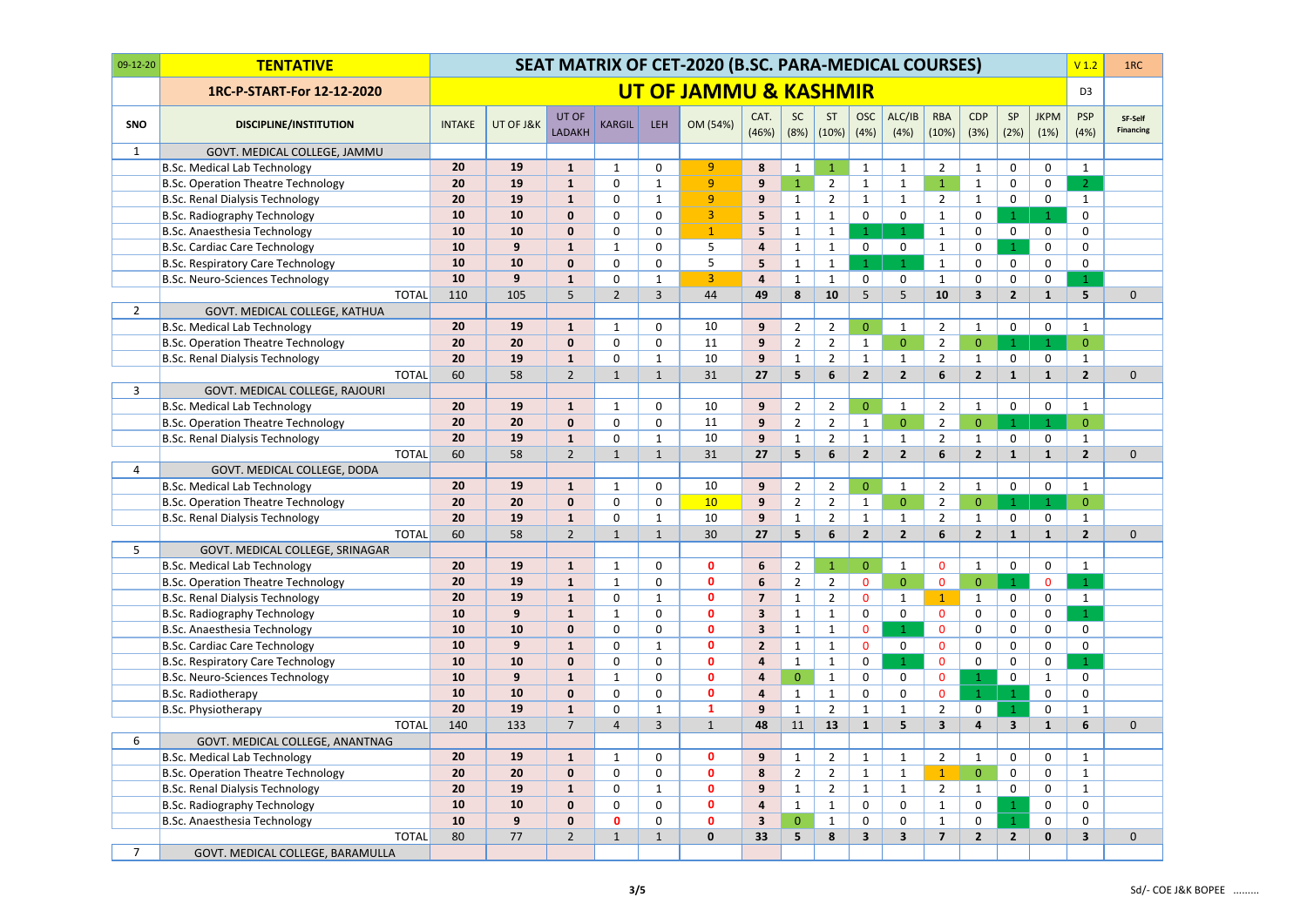|                | <b>B.Sc. Medical Lab Technology</b>                                            | 20              | 19  | 1            | 0            |                | $\mathbf{0}$ | 8              | 1            | $\overline{2}$ | 1              | $\mathbf{1}$            |                | 1              | $\mathsf{O}$ | $\mathbf 0$  |                         |              |
|----------------|--------------------------------------------------------------------------------|-----------------|-----|--------------|--------------|----------------|--------------|----------------|--------------|----------------|----------------|-------------------------|----------------|----------------|--------------|--------------|-------------------------|--------------|
|                | <b>B.Sc. Operation Theatre Technology</b>                                      | 20              | 20  | $\mathbf{0}$ | 0            | 0              | $\mathbf{0}$ | 8              | $\mathbf{2}$ | $\overline{2}$ |                | -1                      | $\overline{2}$ | $\Omega$       | $\mathbf 0$  | 0            |                         |              |
|                | <b>B.Sc. Renal Dialysis Technology</b>                                         | 20              | 19  | $\mathbf{1}$ |              | 0              | $\mathbf{1}$ | 9              |              | $\overline{2}$ |                | $\mathbf{1}$            | $\overline{2}$ |                | 0            | $\mathbf 0$  |                         |              |
|                | <b>B.Sc. Radiography Technology</b>                                            | 10              | 10  | $\mathbf{0}$ | 0            | 0              | $\mathbf{0}$ | 4              |              |                | 0              | 0                       | 1              | $\mathbf 0$    |              | 0            | $\mathbf 0$             |              |
|                | B.Sc. Anaesthesia Technology                                                   | <b>10</b>       | 9   |              | 0            |                | $\mathbf{0}$ | $\overline{2}$ | 1            |                | $\Omega$       | $\mathbf 0$             | 0              | $\Omega$       | 0            | 0            | 0                       |              |
|                | <b>TOTAL</b>                                                                   | 80              | 77  | 3            |              | $\overline{2}$ | $\mathbf{1}$ | 31             | 6            | 8              | $\overline{2}$ | $\overline{\mathbf{3}}$ | 6              | $\overline{2}$ | $\mathbf{1}$ | $\mathbf 0$  | $\overline{\mathbf{3}}$ | $\Omega$     |
|                | <b>JAMMU TOTAL (GOVT.)</b>                                                     | 590             | 566 | 23           | 11           | 12             | 138          | 242            | 45           | 57             | 17             | 22                      | 44             | 17             | 11           | 5            | 23                      | $\mathbf{0}$ |
|                | DR. QADRI'S COLLEGE OF MEDICAL LABORATORY<br>TECHNOLOGY, KARAN NAGAR, SRINAGAR |                 |     |              |              |                |              |                |              |                |                |                         |                |                |              |              |                         |              |
|                | <b>B.Sc. Medical Lab Technology</b>                                            | 38              | 38  | $\mathbf{0}$ | 0            | 0              | 38           | $\mathbf{0}$   | $\mathbf{0}$ | 0              | $\mathbf{0}$   | 0                       | 0              | $\Omega$       | 0            | $\mathbf 0$  | $\mathbf 0$             |              |
|                | <b>TOTAL</b>                                                                   | 38              | 38  | $\mathbf 0$  | 0            | 0              | 38           | $\mathbf 0$    | 0            | $\mathbf 0$    | $\bf{0}$       | $\mathbf{0}$            | $\mathbf{0}$   | $\bf{0}$       | $\mathbf{0}$ | $\mathbf{0}$ | $\mathbf{0}$            | $\mathbf 0$  |
| $\overline{2}$ | DOLPHIN INSTITUTE OF MEDICAL SCIENCES &<br>TECHNOLOGY, TAHAB, PULWAMA          |                 |     |              |              |                |              |                |              |                |                |                         |                |                |              |              |                         |              |
|                | <b>B.Sc. Medical Lab Technology</b>                                            | 25              | 25  | $\mathbf{0}$ | 0            | 0              | 25           | $\mathbf{0}$   | $\mathbf{0}$ | $\mathbf 0$    | $\mathbf{0}$   | $\Omega$                | $\mathbf{0}$   | $\Omega$       | $\mathbf 0$  | 0            | $\mathbf 0$             |              |
|                | <b>B.Sc. Operation Theatre Technology</b>                                      | 25              | 25  | $\mathbf{0}$ | 0            | 0              | 25           | $\mathbf{0}$   | 0            | $\mathbf 0$    | $\mathbf 0$    | 0                       | 0              | $\Omega$       | 0            | 0            | $\mathbf 0$             |              |
|                | <b>B.Sc. Radiography Technology</b>                                            | 25              | 25  | $\mathbf{0}$ | 0            | O.             | 25           | $\mathbf{0}$   | 0            | 0              | $\Omega$       | 0                       | 0              | $\Omega$       | 0            | 0            | $\mathbf{0}$            |              |
|                | <b>TOTAL</b>                                                                   | 75              | 75  | $\bf{0}$     | 0            | 0              | 75           | $\mathbf 0$    | 0            | $\mathbf{0}$   | $\bf{0}$       | $\mathbf{0}$            | $\mathbf{0}$   | $\bf{0}$       | $\mathbf{0}$ | $\mathbf{0}$ | $\mathbf{0}$            | $\Omega$     |
| 3              | ARSH INSTITUTE OF HEALTH SCIENCES &<br>TECHNOLOGY, KHANMOH, SRINAGAR           |                 |     |              |              |                |              |                |              |                |                |                         |                |                |              |              |                         |              |
|                | <b>B.Sc. Operation Theatre Technology</b>                                      | 30 <sup>°</sup> | 30  | $\mathbf{0}$ | 0            | 0              | 30           | $\mathbf{0}$   | $\mathbf 0$  | $\mathbf 0$    | 0              | $\mathbf 0$             | 0              | $\mathbf 0$    | $\mathbf 0$  | $\mathbf 0$  | $\mathbf 0$             |              |
|                | <b>TOTAL</b>                                                                   | 30              | 30  | $\mathbf 0$  | 0            | 0              | 30           | $\mathbf 0$    | 0            | $\mathbf 0$    | $\bf{0}$       | $\mathbf 0$             | $\mathbf{0}$   | $\bf{0}$       | $\mathbf 0$  | $\mathbf{0}$ | $\mathbf{0}$            | $\mathbf 0$  |
|                | <b>J&amp;K TOTAL (PVT.)</b>                                                    | 143             | 143 | $\mathbf 0$  | $\mathbf{0}$ | 0              | 143          | $\mathbf{0}$   | $\Omega$     | $\mathbf{0}$   | $\mathbf{0}$   | $\mathbf{0}$            | $\mathbf{0}$   | $\Omega$       | $\mathbf{0}$ | $\bf{0}$     | $\mathbf{0}$            | $\mathbf 0$  |
|                | <b>J&amp;K TOTAL (GOVT./PVT.)</b>                                              | 733             | 709 | 23           | 11           | 12             | 281          | 242            | 45           | 57             | 17             | 22                      | 44             | 17             | 11           | 5            | 23                      | $\mathbf{0}$ |